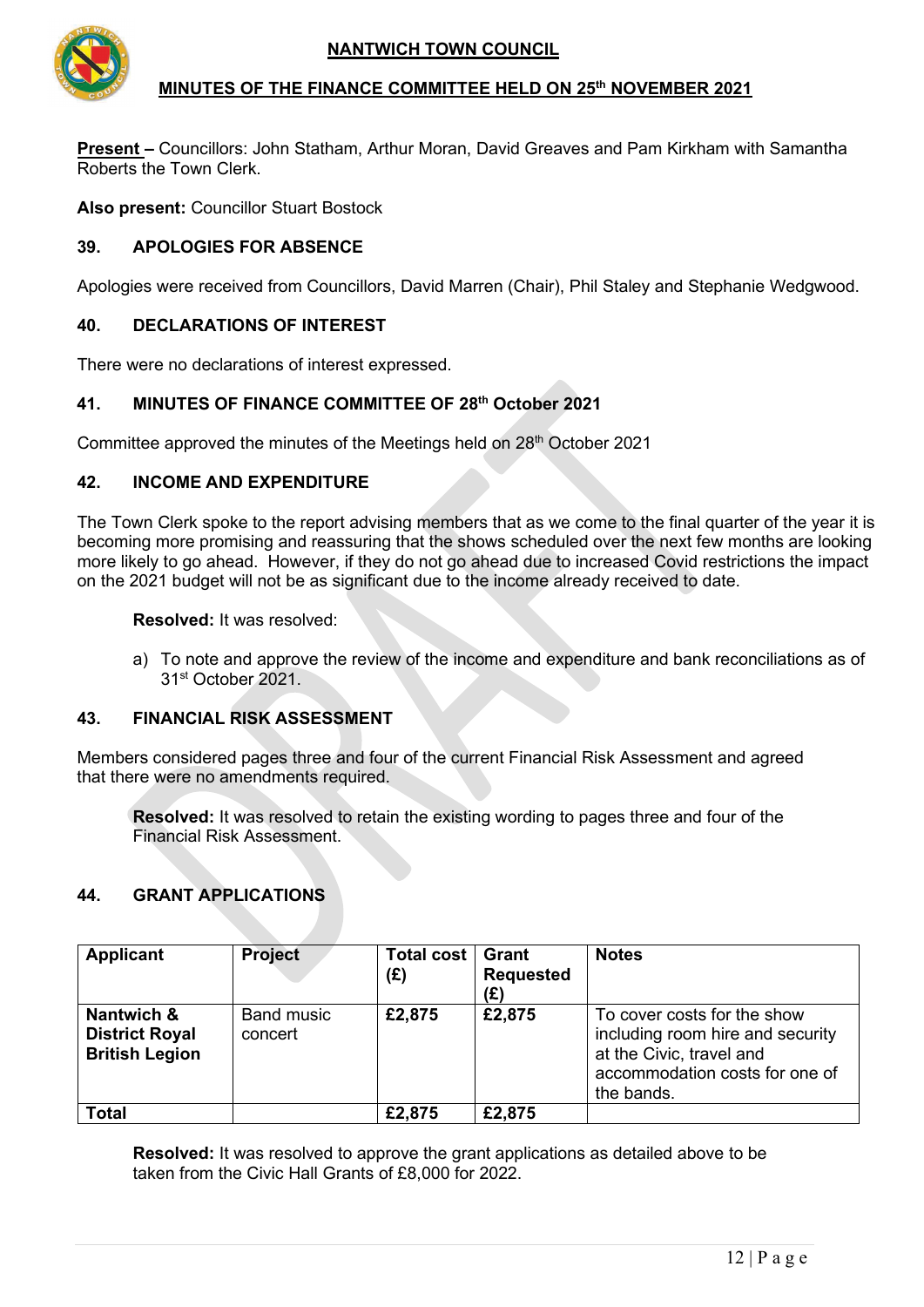# **45. PUBLIC CONVENIENCE SURVEY RESULTS**

Members considered the previously circulated report and survey results for the Public Conveniences survey. The Clerk highlighted some of the main responses including the positive response to the refurbishment of Snowhill, and the requirement for Sunday opening of public conveniences.

**Resolved:** It was resolved:

- a) A recommendation to Full Councillor for the re-introduction of toilets at Snowhill to be taken to the next stage of design and feasibility;
- b) A recommendation that Full Council should approve the funding of the project through Capital Receipt Reserves

## **46. BUDGET 2022/23**

Members considered the draft budget as prepared following the last meeting of the Finance Committee on 28<sup>th</sup> October 2021. The Clerk advised members that she had not made any further amendments as there had not been any feedback from residents despite every household receiving the consultation leaflet.

Councillor Statham suggested that if the Town Council were to benefit from the reduced National Non-Domestic Rates (NNDR) following the Governments Budget announcements that the proposed rent increase for market traders is removed, meaning the rents would remain the same for 2022/23. Members supported this idea should confirmation be received.

Councillor Statham also suggested that given the improved position of the current years' budget that it could be possible to reduce the precept for 2022/23 further from -10% to -15%. Members supported the idea of reducing the precept further, but some were a little nervous about reducing it as much as 15%. After discussion by members of a possible 12.5% reduction the Clerk confirmed that -12.5% would be acceptable based on estimates for 2022/23.

**Resolved:** It was resolved:

- a) To recommend that Full Council do not increase the rent for market traders if the Town Council benefits from a reduction in the NNDR for 2022/23;
- b) To recommend the approval of the Planned Maintenance Programme as amended by the Finance Committee;
- c) To recommend the approval of the ear-marked reserves and one-off Capital/maintenance costs for 2022/23;
- d) To recommend a 5% increase in allotment rents;
- e) To recommend that the Civic Hall and Brookfield fees and charges should remain the same for 2022/23;
- f) To recommend a precept of -12% for 2022/23 equating to £152.94 per year for a Band D property or £2.94 per week a reduction of 42p per week compared to 2021/22.

## **47. ESSENTIAL IT UPGRADE**

The Clerk spoke to the previously circulated report requesting that members approve the virement of funds from the cost code for the Comfort Scheme to the cost code for IT to allow for the upgrade of the server from a hard drive to a cloud-based system.

Councillor Statham asked if the Town Council could potentially sell on the hard drive and the Clerk confirmed she would check this possibility. Councillor Statham also asked how often contracts were reviewed. The Clerk confirmed that most contracts were reviewed three yearly.

```
Resolved: It was resolved to approve the virement of £3,500 to cover the cost of the server
upgrade.
```